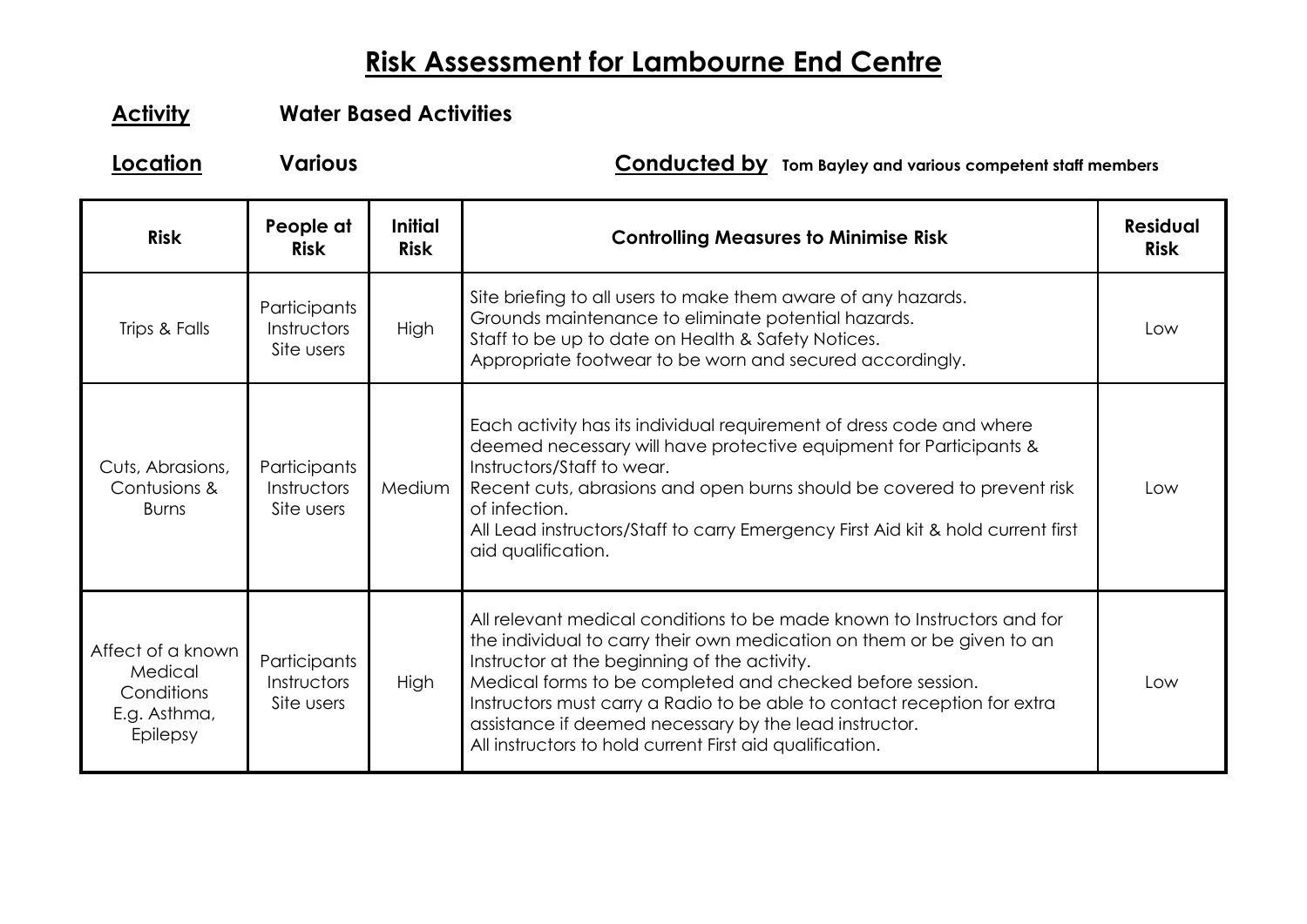| <b>Risk</b>                       | People at<br><b>Risk</b>                  | <b>Initial</b><br><b>Risk</b> | <b>Controlling Measures to Minimise Risk</b>                                                                                                                                                                                                                                                                            | <b>Residual</b><br><b>Risk</b> |
|-----------------------------------|-------------------------------------------|-------------------------------|-------------------------------------------------------------------------------------------------------------------------------------------------------------------------------------------------------------------------------------------------------------------------------------------------------------------------|--------------------------------|
| Hypothermia                       | Participants<br>Instructors<br>Site users | Medium                        | Participants to be dressed appropriately for the activity and conditions.<br>Instructor/Staff to monitor all participants for Signs & Symptoms of<br>hypothermia.<br>All Lead instructors/Staff to hold First Aid qualification.<br>Staff to have awareness of relevant weather forecasts and prevailing<br>conditions. | Low                            |
| Infection from<br><b>Zoonosis</b> | Participants<br>Instructors<br>Site users | Medium                        | Regular checks are made to ensure there are no dead animals that<br>should not be in or on activities.<br>Fresh cuts, abrasions and open burns should be covered to help prevent<br>infection.<br>Advise group to wash hands after each session.                                                                        | Low                            |
| Manual<br>Handling                | Participants<br>Instructors<br>Site users | High                          | Lift things as recommended by instruction.<br>Instructors to ensure correct lifting techniques when moving people or<br>equipment.                                                                                                                                                                                      | Low                            |
| Sunburn & Heat<br><b>Stroke</b>   | Participants<br>Instructors<br>Site users | High                          | Advise participants to wear sun cream, clothing that covers skin, hats and<br>to carry/drink more fluids.<br>All instructors to hold current First aid qualification and either have close<br>access to drinking water or are carrying it.                                                                              | Low                            |
| Splinters                         | Participants<br>Instructors<br>Site users | Medium                        | Activity areas and grounds maintenance to eliminate potential hazards.<br>Checks made on regular bases of equipment.<br>Activity briefing where relevant to include awareness of potential splinters.                                                                                                                   | Low                            |
| <b>Stings from Plants</b>         | Participants<br>Instructors<br>Site users | Medium                        | Briefing to include awareness of such plants.<br>Land maintenance carried out regularly.<br>Antihistamine cream made available on site.                                                                                                                                                                                 | Low                            |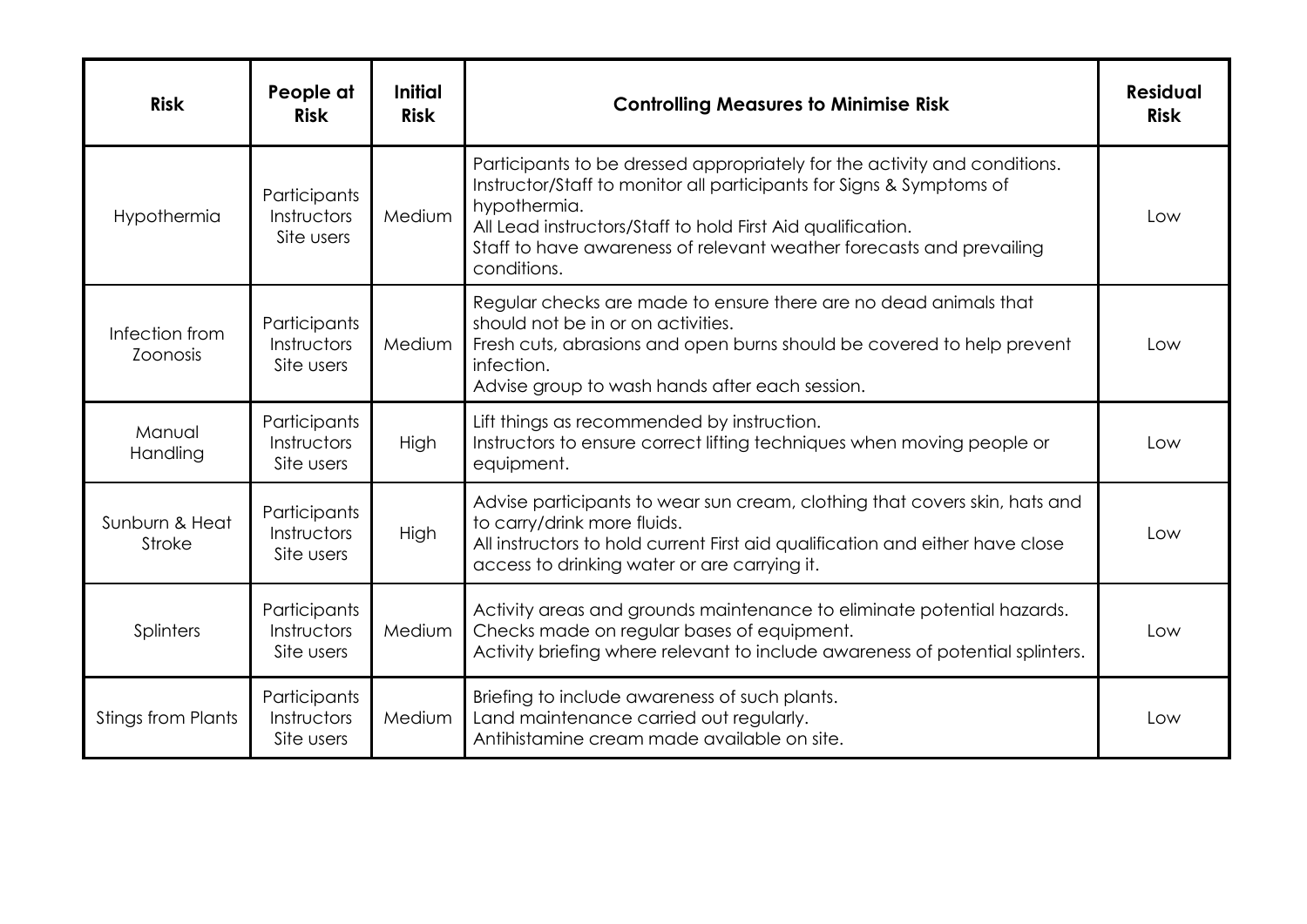| <b>Risk</b>                                         | People at<br><b>Risk</b>                  | <b>Initial</b><br><b>Risk</b> | <b>Controlling Measures to Minimise Risk</b>                                                                                                                                                                                                                                                                                                                                                                                                                                                                                                      | <b>Residual</b><br><b>Risk</b> |
|-----------------------------------------------------|-------------------------------------------|-------------------------------|---------------------------------------------------------------------------------------------------------------------------------------------------------------------------------------------------------------------------------------------------------------------------------------------------------------------------------------------------------------------------------------------------------------------------------------------------------------------------------------------------------------------------------------------------|--------------------------------|
| Allergies                                           | Participants<br>Instructors<br>Site users | <b>High</b>                   | All known allergies to be made known to the instructor and for the<br>individual to carry their own medication on them or be given to the<br>instructor at the beginning of the activity. Medical forms to be completed<br>and checked before session. Instructors to carry Radio to be able to<br>contact reception for extra assistance if deemed necessary by the lead<br>instructor. All instructors to hold current First aid qualification.                                                                                                 | Low                            |
| Unauthorised use<br>of Site and<br>equipment        | Participants<br>Instructors<br>Site users | High                          | Equipment and tools put away after use. Gates to access areas are<br>closed and where there is a padlock locked behind you after use. Main<br>gate is closed at the end of the working day. All groups briefed on<br>unauthorised areas that are not to be entered without permission or<br>knowledge of Lambourne End staff. A night duty member of staff will be<br>on site each evening when there is a residential group in residence.<br>Night duty/lock up person to check all areas are locked.<br>No entry signs to be visibly displayed. | Low                            |
| Lone Working                                        | Instructors                               | <b>High</b>                   | Instructors must carry a radio and/or phone and be in communication<br>with another member of staff.<br>Individuals must not use equipment or carry out maintenance without<br>other staff member's knowledge.                                                                                                                                                                                                                                                                                                                                    | Low                            |
| Panic on<br>emersion                                | Participants<br>Instructors<br>Site users | Medium                        | Briefing to Participants on what to do if in the water and the importance of<br>staying calm and listening to instructions.<br>Participants to be made aware of the water temperature will be, instructor<br>to be prepared to get in the water if required.                                                                                                                                                                                                                                                                                      | Low                            |
| Injury from being<br>hit by equipment<br>e.g Paddle | Participants<br>Instructors<br>Site Users | Medium                        | Safety kit to be worn where appropriate to help prevent injury. (Helmets)<br>Briefing to including safe handling of equipment                                                                                                                                                                                                                                                                                                                                                                                                                     | Low                            |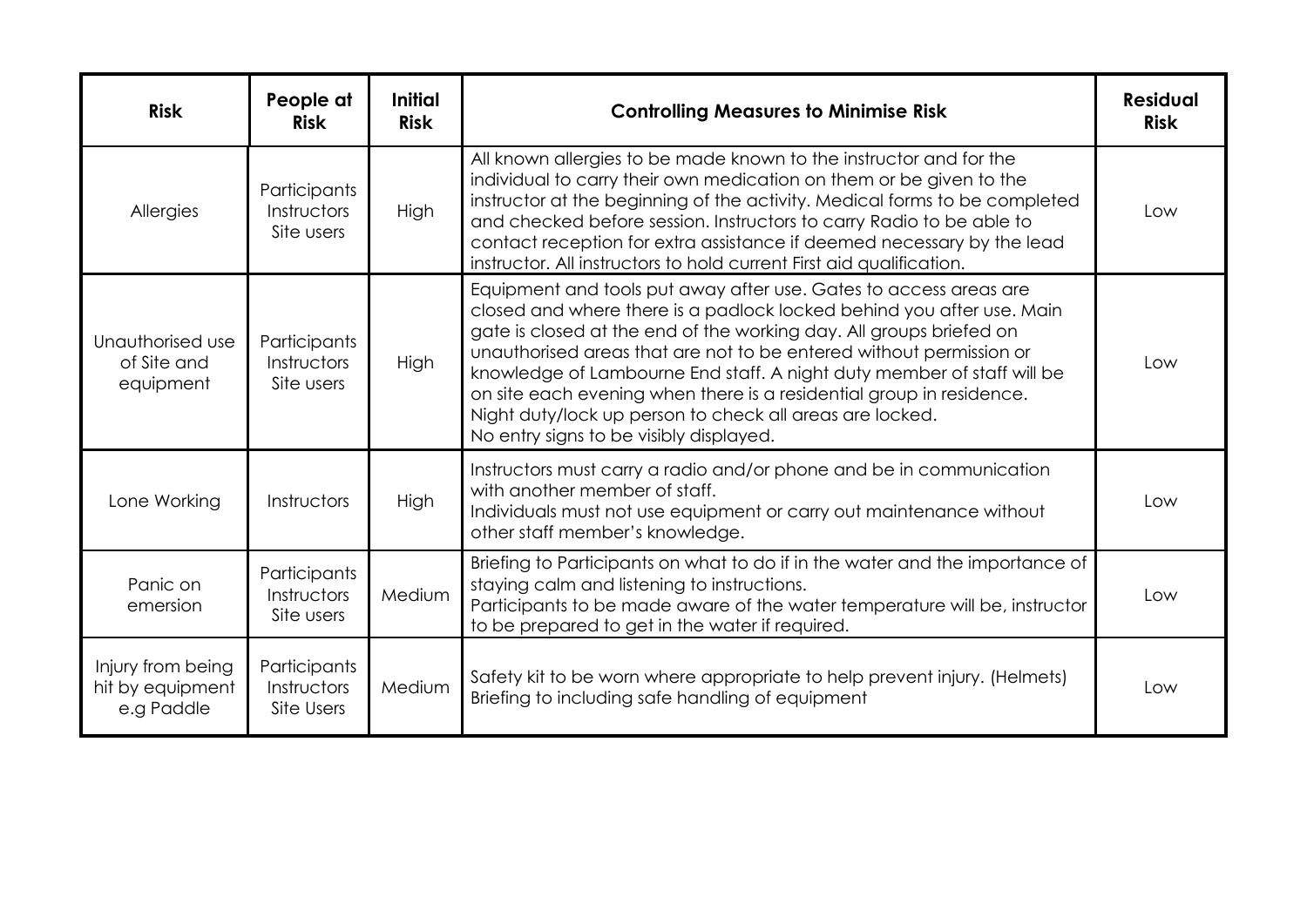| <b>Risk</b>                                        | People at<br><b>Risk</b>                  | <b>Initial</b><br><b>Risk</b> | <b>Controlling Measures to Minimise Risk</b>                                                                                                                                                                                                                                                                                            | <b>Residual</b><br><b>Risk</b> |
|----------------------------------------------------|-------------------------------------------|-------------------------------|-----------------------------------------------------------------------------------------------------------------------------------------------------------------------------------------------------------------------------------------------------------------------------------------------------------------------------------------|--------------------------------|
| Injury to feet due<br>to inappropriate<br>footwear | Participants<br>Instructors<br>Site users | Medium                        | Instructors/Staff and Participants are to wear appropriate footwear where<br>necessary on activities and are advised to wear appropriate footwear at<br>all other times.                                                                                                                                                                | Low                            |
| Injury due to<br>Jewellery being<br>worn           | Participants<br>Instructors               | Medium                        | We advise jewellery other than stud earrings & a watch to be removed or<br>covered before taking part in adventurous activities; please refer to each<br>individual activity risk assessment for more details. If not possible, lead<br>instructor should make an informed decision with regards to participant<br>continuing activity. | Low                            |
| Injury on water<br>based Activities<br>off site    | Participants<br>Instructors               | High                          | All instructors to carry radio's where necessary.<br>Mobile phone, water and first aid kit to be carried at all times by instructor.<br>Reception to be informed of the group leaving and returning site,<br>including numbers and approximate time of arriving back.<br>Instructors to have a working knowledge of off site venues.    | Low                            |
| Drowning                                           | Participants<br>Instructors<br>Site users | <b>High</b>                   | Buoyancy aids to be worn and fitted correctly on activities they are<br>deemed necessary.<br>Briefing and medical sheet completed to identify weak or non swimmers.<br>Instructor/Staff prepared to enter the water at all times.<br>Gates to water based area should be locked when not in use.                                        | l ow                           |
| <b>Chemical Levels</b>                             | Participants<br>Instructors<br>Sit Users  | Medium                        | Trained/Competent Staff to check chemical levels when needed.                                                                                                                                                                                                                                                                           | Low                            |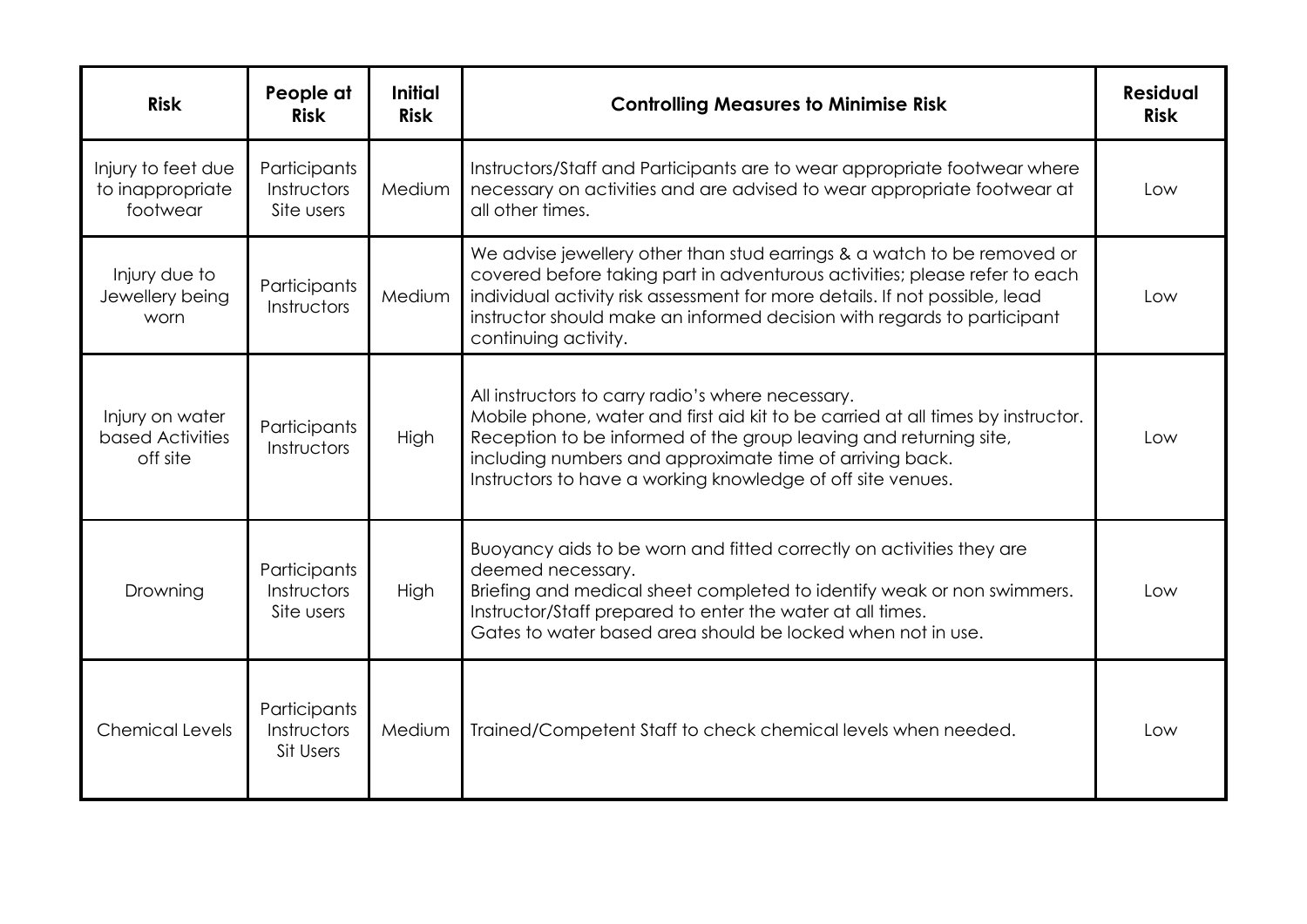| <b>Risk</b>                              | People at<br><b>Risk</b>                  | <b>Initial</b><br><b>Risk</b> | <b>Controlling Measures to Minimise Risk</b>                                                                                                                                                                                                 | <b>Residual</b><br><b>Risk</b> |
|------------------------------------------|-------------------------------------------|-------------------------------|----------------------------------------------------------------------------------------------------------------------------------------------------------------------------------------------------------------------------------------------|--------------------------------|
| Fire                                     | Participants<br>Instructors<br>Site users | Medium                        | All staff to know fire procedure.<br>Liaising briefing to include Fire procedure.<br>Regular checks made to ensure system is functioning correctly.                                                                                          | Low                            |
| Sprains & Strains                        | Participants<br>Instructors<br>Site User  | Low                           | Briefing on how to use equipment correctly.<br>Equipment used only when instructed to do so.<br>Grounds maintenance carried out on a regular basis.                                                                                          | Low                            |
| Loss of group<br>control                 | Participants<br>Instructors<br>Site users | High                          | Instructors to be trained and deemed competent in running the activity<br>and will show assertiveness in dealing with any situation that could<br>compromise the safety of the session.                                                      | Low                            |
| Injury due to<br>activity                | Participants<br>Instructors<br>Site users | High                          | Instructors to be competent and assessed before leading activities.<br>All Instructors to have read and abide by the S.O.P.s and Risk Assessments.<br>Safety checks and maintenance carried out on equipment monthly by<br>competent person. | Low                            |
| Weather<br>Conditions                    | Participants<br>Instructors               | Medium                        | Instructors to be aware of prevailing weather conditions.<br>Briefing to include the importance of dressing to fit the weather conditions.                                                                                                   | Low                            |
| Working alone<br>with a group<br>offsite | Participants<br>Instructors               | High                          | Instructor will carry a radio and a mobile phone.<br>Instructor will also let other members of staff know where they are and<br>when they will be back.                                                                                      | Med                            |
| Injury due to<br>escaped animal          | Participants<br>Instructors<br>Site users | Medium                        | Radio for assistance to remove animal.<br>Move the group away from animal, Instructor discretion as to whether the<br>session should be momentarily suspended.                                                                               | Insig                          |